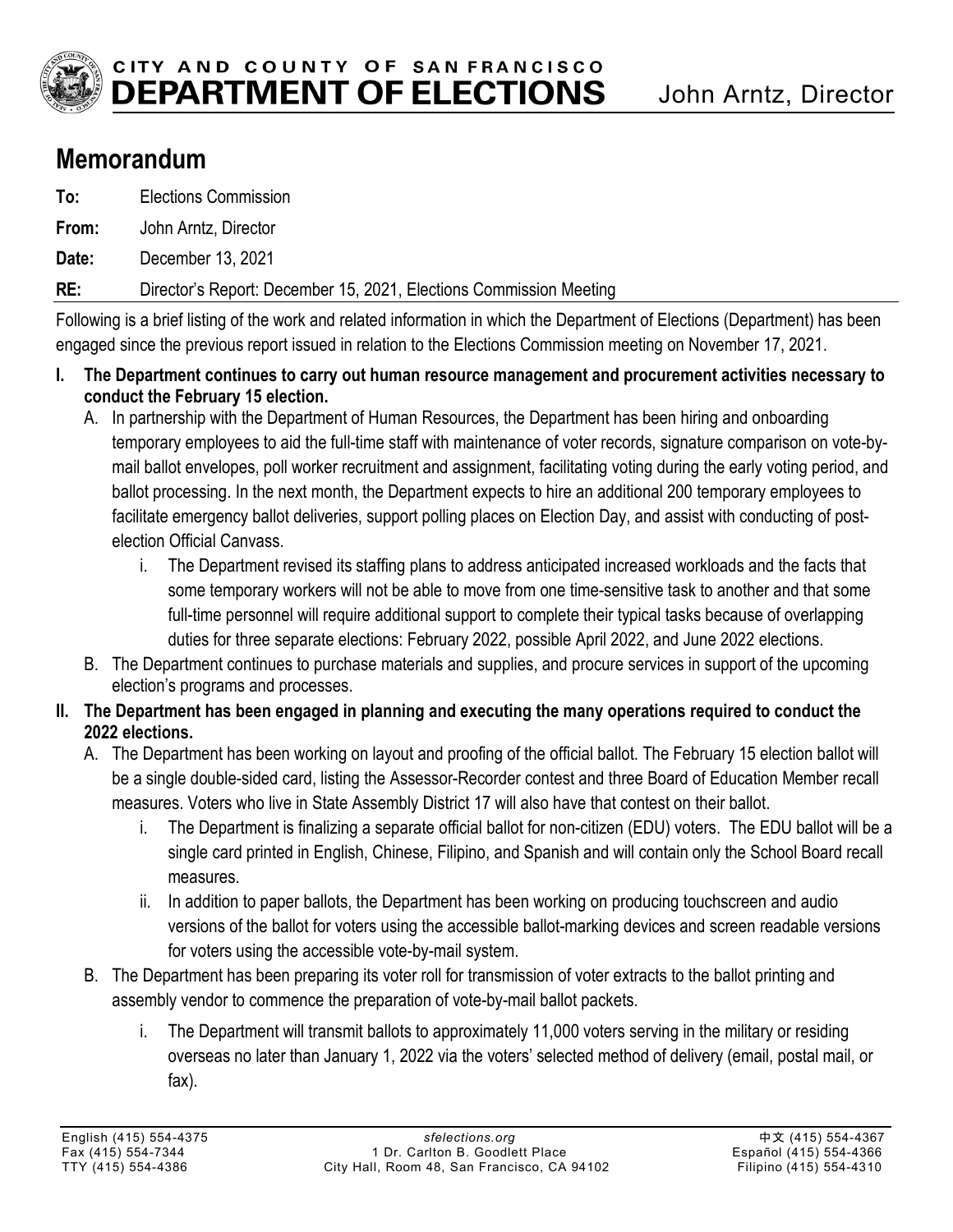- ii. The Department will mail vote-by-mail packets to over 500,000 locally registered voters by January 17, 2022.
- C. The Department has been working on developing the Voter Information Pamphlet and is on schedule to mail pamphlets to voters by January 17, 2022. The Department has begun assembling and formatting candidate information and statements submitted to date, proofreading the materials against the official submissions, and sending the files to the contractor who lays out, typesets, and translates the materials.
- D. The Department has secured all 314 facilities to serve as polling places on Election Day and is currently working on securing commitment of polling place providers for the potential April 12, 2022 election.
	- i. Given that precinct consolidation would also be permitted for the potential April 2022 election and given that only voters residing in Assembly District (AD) 17 would be eligible to participate, the Department plans to operate approximately 183 polling places, all on the eastside of the City in AD 17, for that election.
- E. The Department has been planning for early voting activities to commence on January 18, 2022 at the City Hall Voting Center. The Voting Center will serve all City residents—including eligible non-citizens—who wish to obtain personal assistance, use accessible voting equipment, pick up or drop off ballots, obtain replacement ballots, cast their ballots in person, or, after the registration deadline, register conditionally and vote provisionally.
- F. To date, the Department has recruited over 1,500 poll workers to assist voters at the polls and will soon launch its online poll worker training program to prepare volunteers for their service on Election Day.
- G. The Department has identified 34 sites for placement of ballot drop boxes and continues discussing agreements and/or permits for the requisite 34 sites. In identifying potential sites, the Department utilized SOS criteria that include considerations of population density, geography, voter convenience, and proximity to public transportation as well as local criteria established as follows: 1) each supervisorial district would host at least two drop boxes, 2) the distance between any two drop boxes would be considered within the context of the City's particular geography, and 3) public landmarks and community facilities, such as those maintained by the City College of San Francisco (CCSF), the San Francisco Recreation and Park Department (SFRPD), and the San Francisco Public Library (SFPL), would be utilized as much as possible.
	- i. To ensure the ballot boxes are easily recognizable and resemble those San Francisco voters are used to seeing at their polling places, they will be red, white, and blue, bear an American flag on all sides, and feature the words, "OFFICIAL BALLOT DROP BOX". All instructions and notices will be printed in English, Chinese, Spanish, Filipino, Burmese, Japanese, Korean, Thai, and Vietnamese in a high-contrast, antiglare, large-print font, with the ballot deposit slot featuring Braille-embossed instructions.
	- ii. Ballot boxes will be manufactured of durable steel, with a tamper-proof design and locking mechanisms made to withstand vandalism, removal, and inclement weather. Each box will be firmly fastened to the ground, weigh about 200 pounds, and stand 32″W x 32″L x 56″H. To make the ballot drop box installation process as efficient and error-free as possible, the Department has conducted a thorough survey of each site and created a detailed installation diagram specific to each location. To further facilitate proper installation, the Department partnered with the Department of Public Works, creating an interdepartmental service agreement and an installation schedule designed to ensure that all boxes be fully operational and available to voters on January 18, 2022.